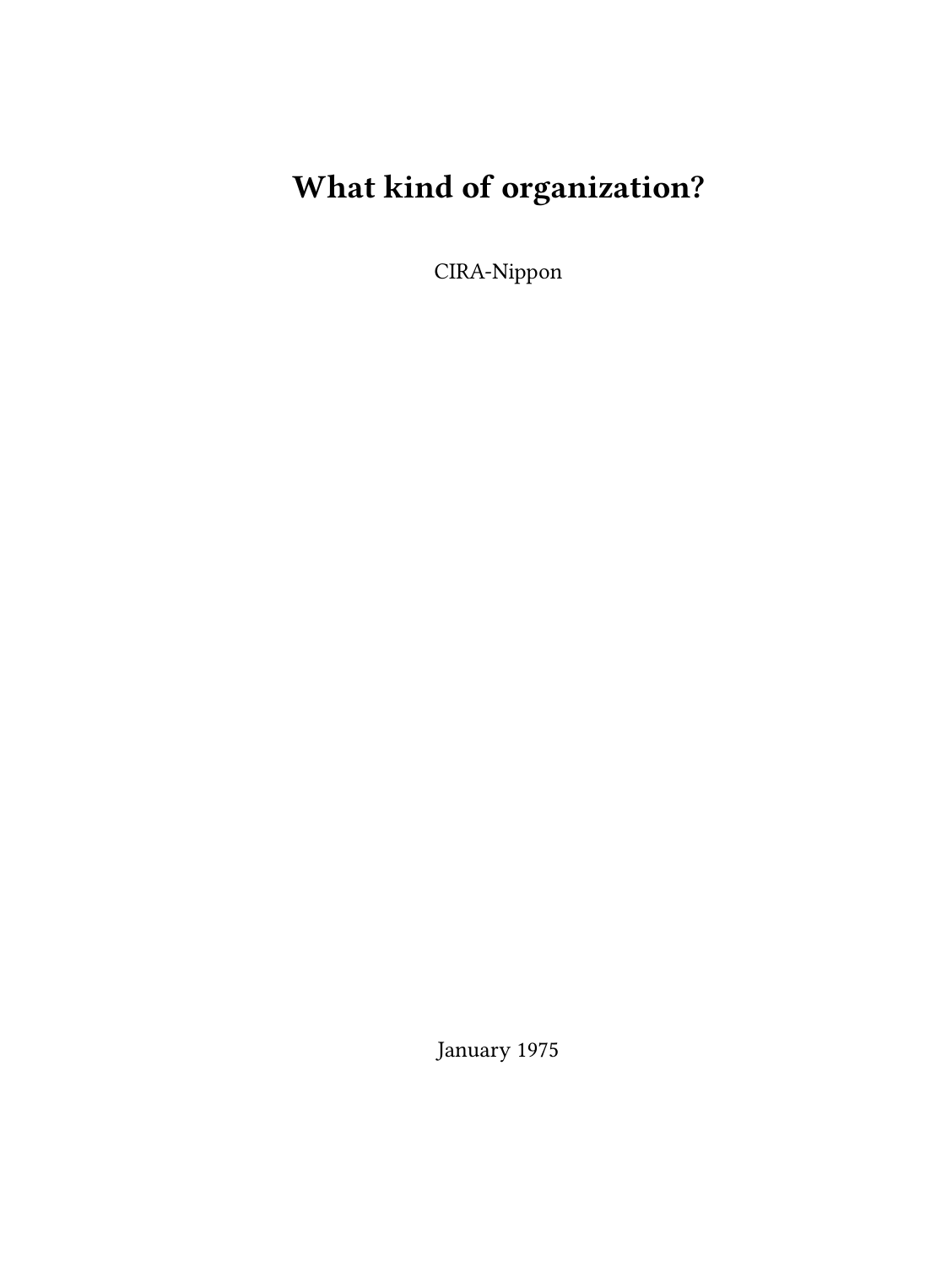# **Contents**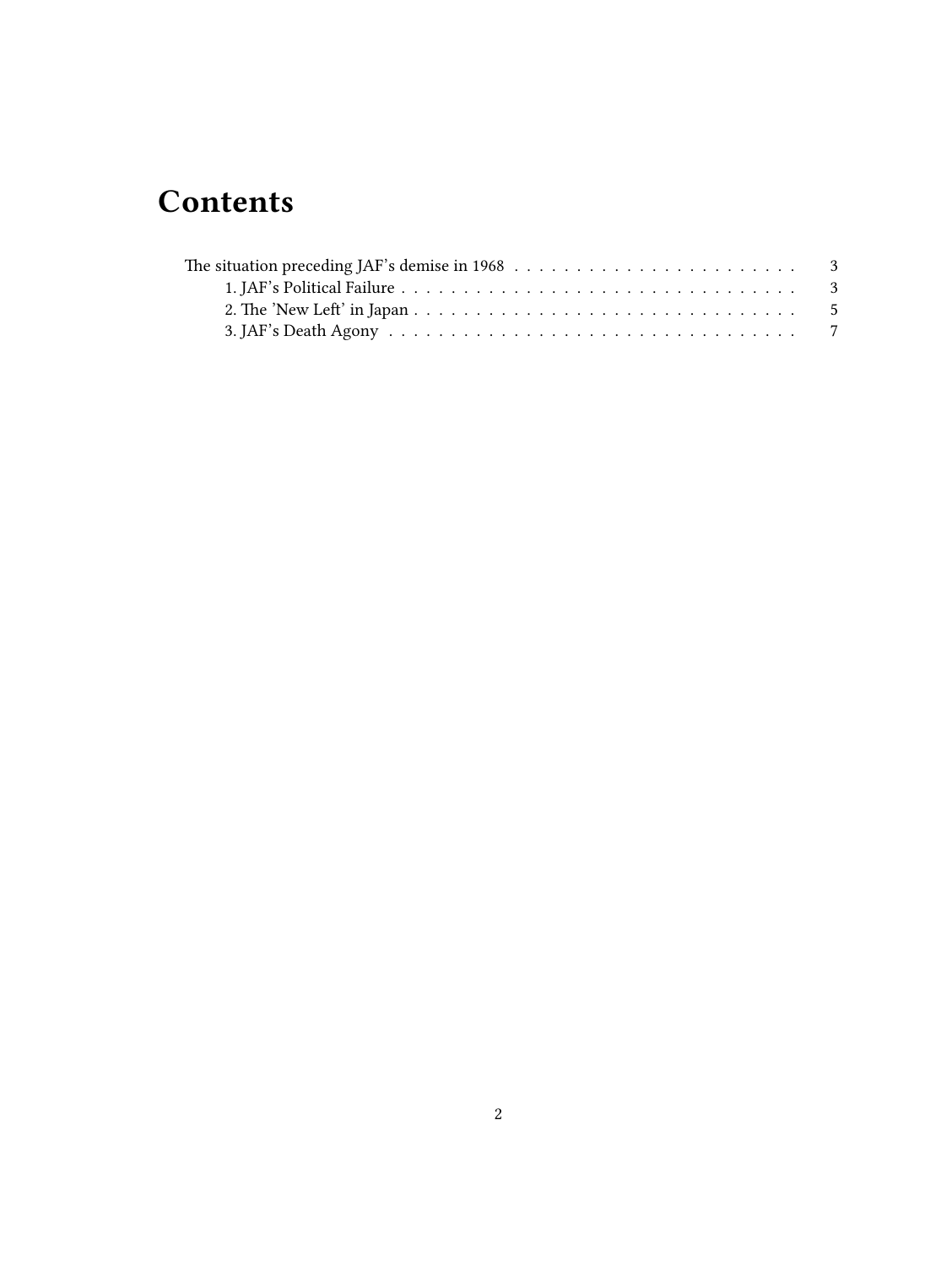One way or another, few anarchists in Japan these days are able to ignore the current debate over the need for a new national organization. The ball was first put into play two years ago by young Kyoto activists who then, last summer, suddenly issued a program and statement of principles for the new organization they advocated. The clearness with which these two drafts were set out suggested a great deal of preparation, and most people were taken by surprise. Once they recovered, however, the issue of anarchists' attitudes towards organization in no time became the central one within the Japanese movement. While not everyone supported the suggestion, few people were left untouched by the succession of arguments which exploded everywhere.

What was it that made young Japanese anarchists, almost without exception, throw themselves into this discussion despite the suddenness with which it emerged? The answer lies, beyond a doubt, in the current low ebb in anti-establishment activities in Japan, and the need which most people feel for a basic re-evaluation of the anarchist movement's fundamental tenets.

In the immediate aftermath of the voluntary dissolution of the Japan Anarchist Federation (JAF) in 1968, discussion of forming a new national organization was sporadic and uncoordinated. Once the heady days of the late 60s / early 70s passed, however, and the anarchists entered upon a period of circumspection - the "period of winter", as they call it - voices again began to be heard urging the rebuilding of group relations: in particular, the reconstruction of the national federation. The realization that the "summer" had not been fully exploited (see below) made these voices the more strident.

At the centre of the new movement were the 'Japan Anarchists' League Preparatory Committees' in the Tokyo, Nagoya, and Kansai (Kobe-Osaka-Kyoto) districts. Their minimum suggestions were, first, concrete contacts between Tokyo and the provinces; and second, a national information centre.

In this three-part article we'll summarize the proposals of the Preparatory committees and the criticisms that have been made of them, describe the progress of the new movement to date, and finally add some notes of our own. First of all, however, in this first part it'd be useful to look back briefly at conditions before and after 1968, for the arguments surrounding the recent revival of the national federation issue can be said to date back to JAF's self-dissolution in that year. Hence the main theme of the arguments coming from the preparatory committees has been the old JAF and the situation which it left in the wake of its disappearance.

### <span id="page-2-0"></span>**The situation preceding JAF's demise in 1968**

#### <span id="page-2-1"></span>**1. JAF's Political Failure**

The best English-language source on the recent circumstances of the anarchist movement in Japan is Tsuzuki Chushichi's article 'Anarchism in Japan' in Apter & Joll's *Anarchism Today* (see 'Now Read On…' in this issue). The paper is brief and to the point, especially in its evaluation of the post-war movement. After quickly dealing with pre-war conditions, Professor Tsuzuki then focuses on the anti-war activities launched by students and local citizens' groups all over Japan in the 60s and 70s. In particular, he makes the important point that, while these did not call themselves anarchist movements, they should be recognized as having been highly anarchistic in their aims and methods. In choosing to lay the stress on this area, Tsuzuki accurately reflects the post-war development of the Japanese anarchist movement.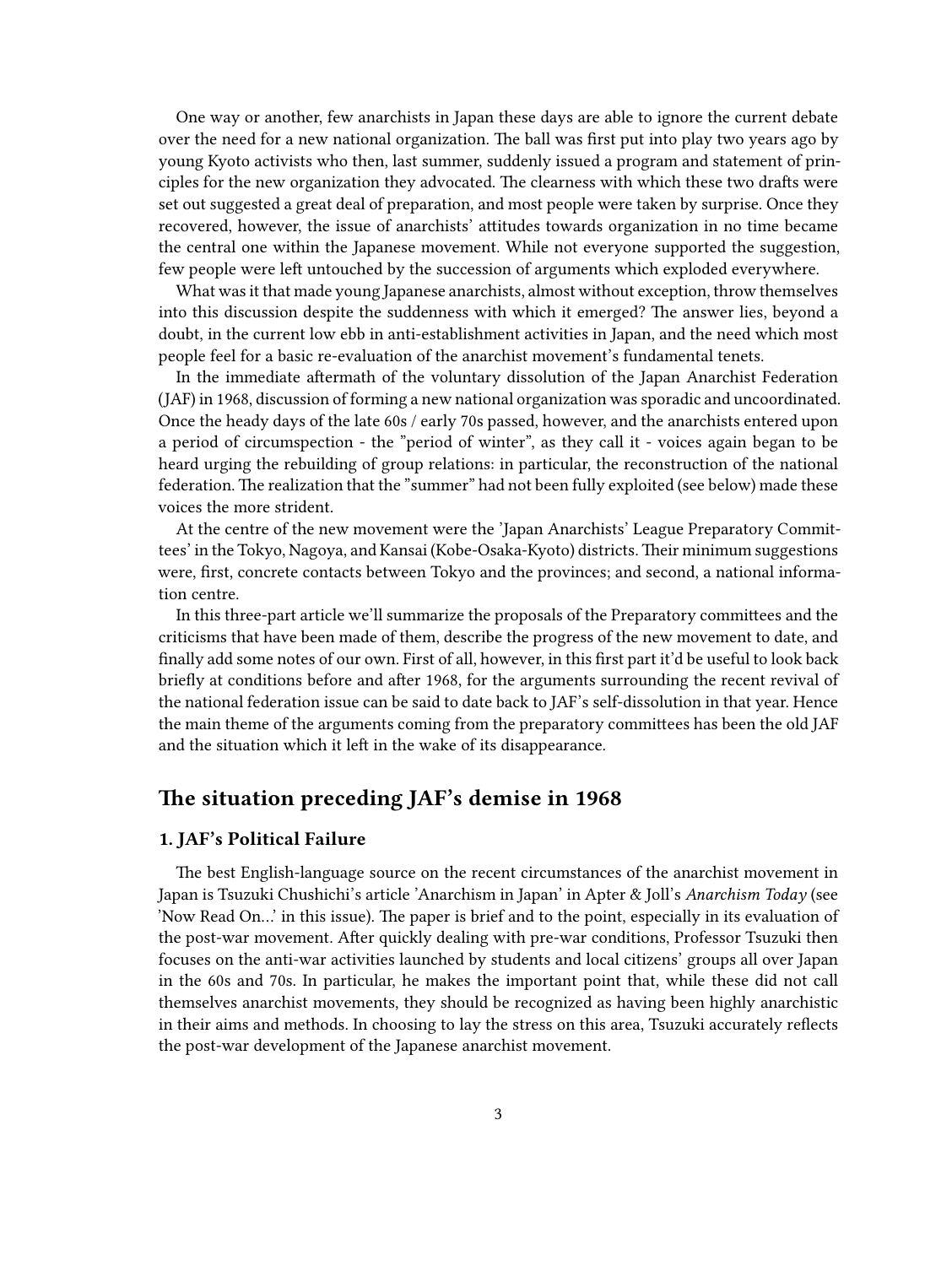After the war, Japanese Marxists, skillfully riding the waves of 'Potsdam Democracy', succeeded in seizing the lead of the labour and social movements, and quickly turned them to their own purposes. The anarchists, meanwhile, missed the bus, failed utterly to expand their support, and never neared achieving anything which might truthfully have been called a real movement. Despite the vigorousness of the labour and student movements in those early years, very few anarchists took an active part, and it must be confessed that what few activities they did promote were largely ineffectual. The one exception was their work in the pacifist movement - such as the Japanese branch of War Resisters International - yet this bore little relation to the dominant trends of the time.

JAF, for its own part, concentrated on putting out its bulletins, and one would have been hardput to pinpoint any concrete activities amongst its isolated and scattered groups of members (except however, for a few in the Tokyo, Nagoya and Kansai regions). Meanwhile, social conditions in Japan, and the overall trend of the Left in general, were changing dramatically.

In common with developments in the rest of the world, the violent confrontation policy of the Japan Communist Party's (JCP) immediate post-war days was bankrupted by the events in Hungary in 1956 and the international criticism of Stalinism which followed. The myth of the CP as the pre-ordained vanguard of the revolution crashed. The effect on Party members and on the Japanese Left in general was catastrophic. The first indication of the new state of affairs was the eruption in 1960 of the AMPO (Amerika-Japan Joint Security Treaty) struggle - the first great popular outburst in post-war Japan.

JAF, unlike most other revolutionary organizations, was left far behind by the rapidly accelerating rate of change. For the anarchists, this new criticism of Stalinism was already a fundamental part of their programme. The repression in Hungary should merely have confirmed their arguments: the opportunity was a golden one, but did they exploit it? Far from it - JAF completely underestimated the traumas which the events had sparked off among the Marxists. As a result, when the anti-AMPO struggle broke out, JAF took no part, and members ignored it as they threw themselves into their own local activities.

Criticism of JAF's obvious impotence began almost at once. "JAF is just another group; while it may claim national boundaries, it has absolutely no meaning as a federation. We should concentrate on our own local activities and ignore it." Views of this sort were commonly held particularly among the Kansai members - and were voiced as early as the autumn of 1953 in a speech entitled 'On Rebuilding the Federation, and the Present State of the Movement', delivered to that year's National Conference by the delegate Yamaguchi:

"We have an elaborate programme for current activities, but have never considered how to put it into practice. We have an ideal set of principles, but they remain unrealized. We have a few members dotted around the country - most are simply names on the register who make no real contribution; others are just sympathizer types, whose allegiance we can never rely on. Then there are a few "old" anarchists who, if you run across them, give you a little money "for the cause" and chat a bit, and finally the young ones who, no sooner than they become members, withdraw again. With only these people to call upon, cooperation between local branches has become comatose. Instead, we have a few scattered efforts, and that's the lot.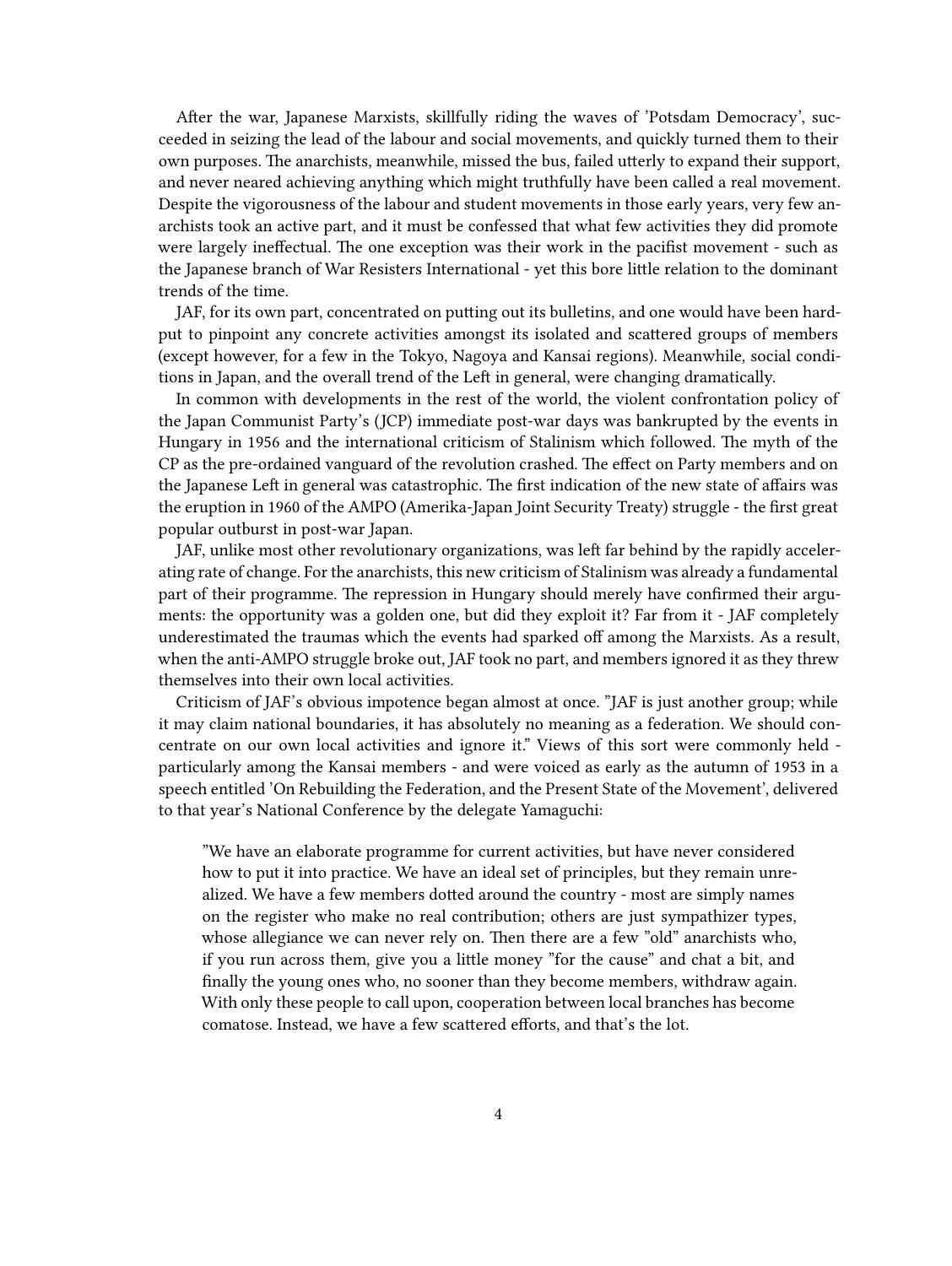"On the positive side then, what do we have? Well, we have an irregular bulletin, *Anakizumu*;and then we have sporadic, unplanned meetings which nobody pays much attention to…"

While JAF thus amounted to little more than a political contemplation circle, there were in fact some who wanted to make it into something more, such as the same delegateYamaguchi:

"Since the federation is no more than a circle, why don't we just face facts and reorganize it accordingly? I don't mean that we should destroy the federation - it is what it is, so we simply acknowledge the truth by changing both the form of the organization and our own attitudes accordingly. We have three tasks: number one, to face the facts; number two, on the basis of these facts, to make a clear-cut decision as to what direction we want to go in; and number three, after considering concrete measures to take us in that direction, to agree amongst ourselves to concentrate the strength of all members of the federation to implement those measures." [quoted in Mukai Ko" *Yamaga Taiji*,p 1771]

Consequently, in 1962, just as people were beginning to assess the meaning of the now-finished anti-AMPO struggle, JAF at last amended its principles to state specifically: "JAF is not a movement organization", but a "study group on theory and ideology". Few practical changes followed, however, as this merely made the name fit the facts.

On the other hand, unforeseen consequences were to follow. What - the principles it laid down for itself, just the name 'Japan Anarchist Federation' gave the impression of are volutionary organization engaged in practical and useful activities. Hence many young people drawn to it for this reason were quickly disillusioned. Behind the decision to turn the federation into a pure study group had been the desire to prevent disillusionment with the federation by reducing the gap between theory and practice. By retaining the name 'Anarchist Federation', however, the effect was to destroy people's faith in anarchism itself, as well as in JAF.

#### <span id="page-4-0"></span>**2. The 'New Left' in Japan**

The 1960-1970 period witnessed a new flowering within the anti-establishment movement of the Japanese Left. Most significant was the growth in the late 60s of the 'non-sect radicals' anti-Stalinist militants opposed to the hegemony of the JCP. This was the principal factor distinguishing the first anti-AMPO struggle, peaking in 1960 - which was led for the most part by the established (ie, JCP-dominated) Left - from the second, aimed at preventing the renewal of the Treaty in 1970. In fact, this second phase was no more than one aspect of a broad popular movement emerging simultaneously on several fronts.

The movement at that time comprised a union of students, particularly the non-JCP radicals, under the banner of the 'Students' Joint Struggle Committee' (*Zenkyõtõ*), and the group representative of the anti-war sentiments strong among the Japanese people, the 'Citizens' Committee for Peace in Vietnam' (*Beheiren*). The students' tactic, that of making each university a separate "storm centre" of the revolutionary struggle, had a great effect, one which continues to this day even though the movement itself has entered a quiet phase.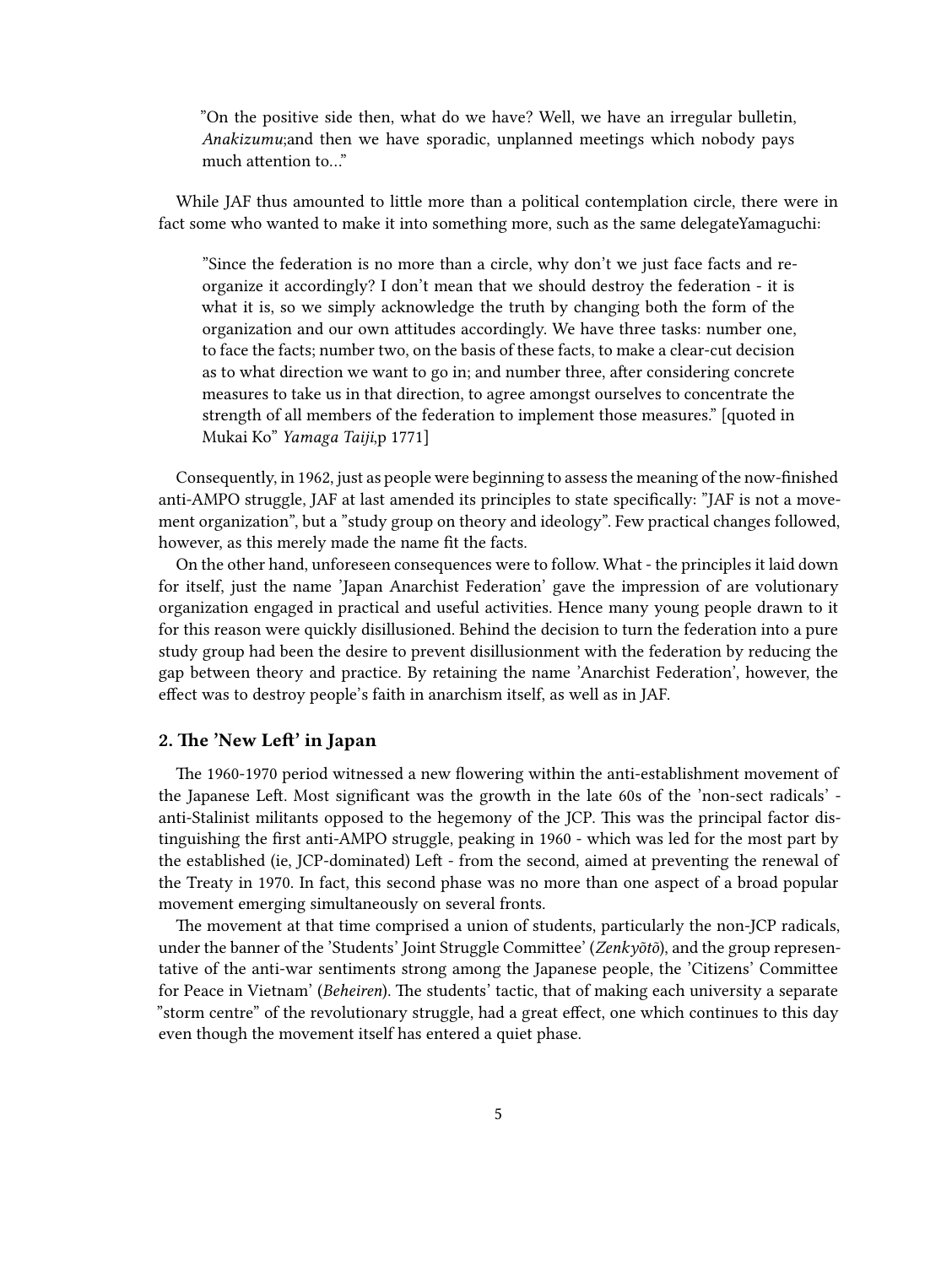#### **BEHEIREN**

In the mid- to late 60s, Beheiren groups were born all over the country, and immediately began to initiate local struggles to eradicate local grievances through their own efforts. While they recognized, people like Oda Makoto, the first to advocate a citizens' movement, as their theoretical and practical leaders, this anti-war, anti-JCP popular movement was certainly not one to allow itself to be led by the nose. It was a genuine social movement capable of drawing in all people living in Japan, free of domination by either the labour movement or the students.

'Citizens' group' was simply a generic term to apply to a whole multitude of spontaneous popular activities. When activists decided to come together to give their spontaneity some kind of "movement form", therefore, the idea of an 'organization' was strongly resisted. "*Beheiren* is born when we ourselves declare it so!"; "Not an organization, but a movement!" Consequently, Beheiren existed so long as there was an active movement involving its members in their own local struggles. Since that movement has itself disappeared because of the new conditions in Indochina, Beheiren too has been dissolved.

Beheiren was like a breath of fresh air to the Japanese Left, its style something completely new in the history of popular movements in Japan. In its dependence upon horizontal relationships, based on a nationwide mutual consciousness of solidarity in the same struggle, it was a manifest criticism of the centralized organizations hitherto dominant on the left. In the *Beheiren* movement, we caught a glimpse of the kind of solidarity which only a free federation could achieve.

The characteristics of the *Beheiren* movement may be listed as follows:

- 1. Rejecting the 'leaders and led' syndrome, it stressed the spontaneity of individual groups;
- 2. Once the movement's aims had been clearly set out, any political tendency was acceptable on condition that it contributed to these aims, and did not seek to coerce others' acceptance of its own premises. Consequently, *Beheiren* activists included Marxists, anarchists, social democrats, liberals, and all the shades in between.
- 3. A positive appeal was made to people who belonged to no organization, and who had hitherto been denied a chance to take part in any activity.
- 4. The concept of 'organization' was rejected in favour of that of 'movement'. As noted before, this amounted to a rejection of the centralized power structure common to most Left groupings in the past.

#### **ZENKYÕTÕ**

Japan was no exception to the ferment which hit the world's universities following the 1968 May Days in Paris, and the non-sect radicals played a major role. Although the alliance later degenerated into a struggle for hegemony over the student movement, in the beginning these groups placed a premium upon spontaneous activity. The organization which they created, *Zenkyõtõ*, constituted a major revolt against the establishment, and it is significant that the most violent attacks on the new style, physical as well as political, were launched by the JCP-oriented section of the students (known as Minsei). This period of student rebellion is usually referred to as the "*Zenkyõtõ* Movement".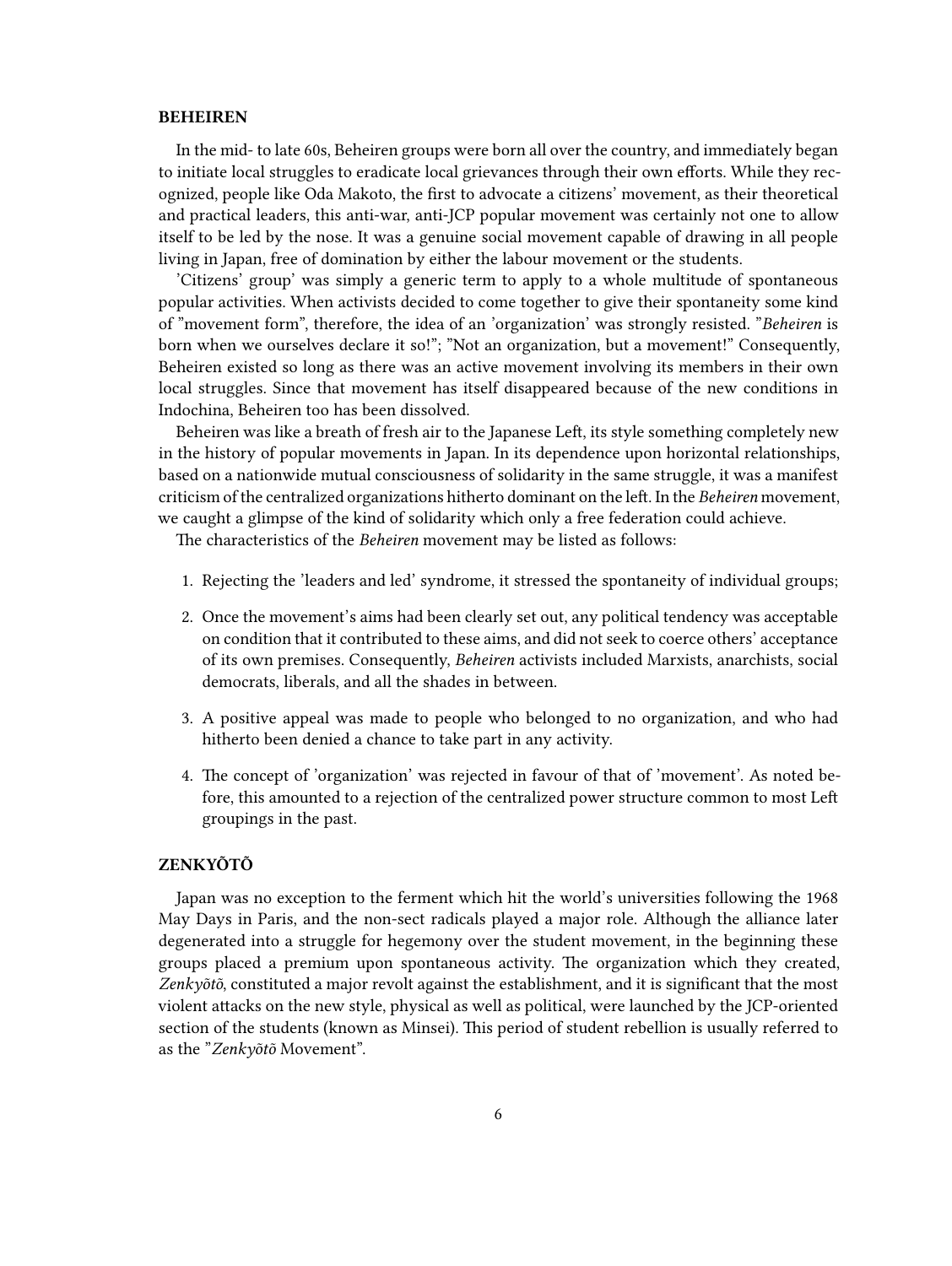*Zenkyõtõ*, with branches in every university, rebelled specifically and violently against the university authorities. From here, the struggle exploded naturally and simultaneously against the authority of the Japanese system itself. The solidarity created by the realization of a common aim was the strongest characteristic of the Zenkyõtõ Movement. In the most popular slogan of the time "Strength in Solidarity, Without Fear of Isolation" - can be seen the all-important combination: self-reliance and determination, and the knowledge of complete solidarity within the movement. In short, the characteristics which we already noted as typical of Beheiren, were equally representative of *Zenkyõtõ*. 1

In terms of political results, these two movements, *Beheiren* and *Zenkyõtõ*, achieved little. However, what they did achieve was something far greater - through their concrete activities and agitation, they played an immeasurable educative role which affected not only those taking part, but also the consciousness of vast numbers of people throughout Japan. This effect can now be seen in the multitude of anti-pollution, anti-inflation, anti-war and other groups existing all over the country. Practically every issue, however minor, is capable of giving rise to a new citizens' group.

The conditions of the time were a thorough exoneration of anarchist theory. In fact, one could say that, for a time, to use a time-worn phrase, "anarchy prevailed". There was a general tendency to look beyond Marx to explain the theoretical meaning of this multi-centred, spontaneous movement. So fertile was the soil at this time! The only problem for the anarchists was that, while this great upsurge was taking place, JAF wasnowhere to be seen.

#### <span id="page-6-0"></span>**3. JAF's Death Agony**

In the late 60s, 'Anarchism Study Groups' had sprung up in practically every university of Japan. Members took an active part in the *Zenkyõtõ* Movement, gaining a reputation as the 'Black Helmet Brigade' (although, since they generally abstained from the kind of street-fighting designed to enhance one's own group's position as ideological standard-bearer of the Left, they did not receive the international acclaim that many ofthe quasi-Trotskyist factions did).

JAF was way out of line with all this activity. Most members of the federation simply forgot it as they got on with their own thing. JAF therefore found itself stranded - both by the movement itself and by the rapidly-changing social situation. Subsequently observing the difficulty of raising any enthusiasm in its ideology study groups, and seeing its mutual contacts with local groups falling off, JAF, via a succession of self-critical reviews (an anachronistic occupation at the time, for a start!), gradually began to get the message.

At the same time, however, the attitude towards it of anarchist activists also began to harden. From "the movement can get along fine without a national federation", the general feeling turned to "this national federation is a positive hindrance to the movement!" The final breakdown came as a result of the crack which yawned within the federation itself over the *Haihansha* (Society of Rebels) Incident. This was a raid on a Nagoya factory carried out in the name of the anti-war movement by a small anarchist group affiliated to JAF. From this incident may be dated JAF's last days. In 1968, at long last, it resolved upon voluntary dissolution. The last issue of its bulletin, *Free*

<sup>&</sup>lt;sup>1</sup> "Zenkyõtõ" should not be confused with "Zengakuren," the National Union of Japanese Students, which was a child of the 60s and played no role in this new struggle. Although it continued in name, after the first anti-AMPO struggle ended in defeat, its organization was fragmented and fell apart. Moreover, while Zengakuren was a single organization, Zenkyõtõ should rightly be regarded as a movement.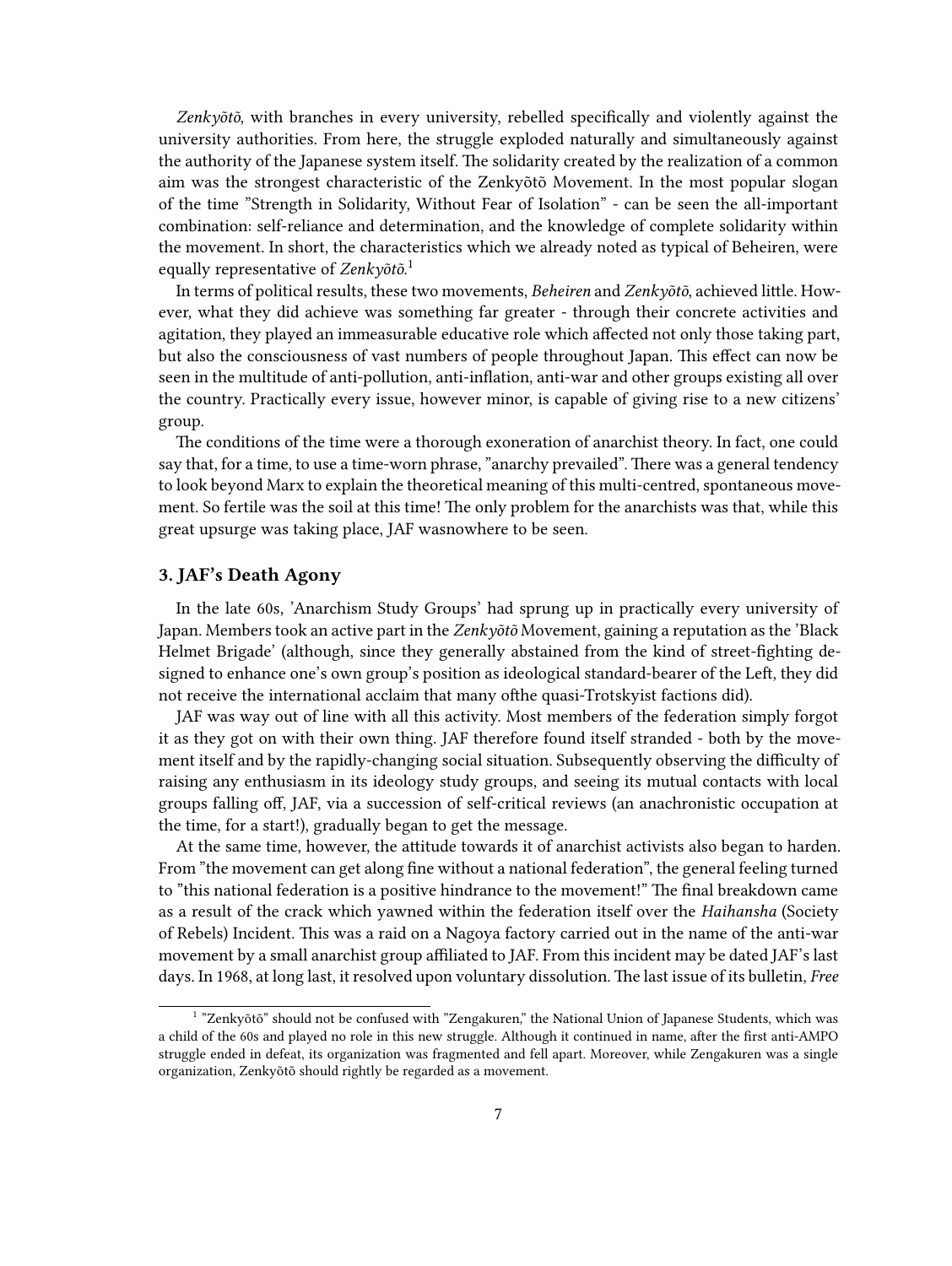*Federation* (Jiyü Rengo), which appeared in January 1969, announced the move as "progressive dissolution", and even as "deployment in the face of the enemy". Be that as it may, JAF, in 1968, finally acknowledged what had been the truth since the early 60's, and voluntarily put an end to itself. Ironically enough, this ignominious end came at the peak of a new upsurge in the anarchist movement, and amongst increasing activity by the "new" anarchists. As for the reasons for JAF's demise, only now, midway through the 70's, is the work of evaluation beginning.

The Japan Anarchist Federation (JAF) dissolved itself in 1968. In the words of its dissolution manifesto, the move was a "deployment in the face of the enemy." Social conditions were heading for a new high point, and all sorts of new social movements were being born. JAF's decision to deploy was thus based on the expectation of a re-birth (of the anarchist movement, that is) in the midst of this refreshing atmosphere. What it amounted to was, in fact, JAF's admission of failure to relate to people as it was currently constituted.

Of these new social movements, two are most worthy of notice. One was the student rebellion (Zenkyõtõ), a link in the world-wide chain of student outbursts of the late 60s. The other was Beheiren (see part 1), a movement which denounced the rape of., Vietnam by U.S. imperialism and the Japanese government's complicity therein. Although with the subsequent lapse of the overall social movement into a "quiet" phase, the former fell into the hands of the so-called "New Left" Marxist-Leninist sects, both Beheiren and Zenkyõtõ were once distinguishable by their reliance on individual spontaneity.

Neither of the two were movements of anarchists, nor did either of them profess anarchist beliefs. Truth to say, very few people involved made the connection between their activities and "anarchist" ones. In any case, the nature of the two movements made such distinctions irrelevant. When a movement is prospering, and in practical terms moving towards the realization of anarchy, not only do such arguments and false distinctions not arise, there is no time even for debating them.

Overall, conditions at the time were very close to the theoretical projections of anarchism. That is, the movement seemed to be heading towards a state of anarchy, to judge from the attitudes and actions of its participants. Even the mass media were forced to confess that the revolutionary doctrine of anarchy, so long hidden under the shadow of Marxism, had been rediscovered. For the first time, reflected in the mass media as well as in general publishing activities, anarchism began to receive the serious attention it deserved. For example, it was at this time that Daniel Guerin's Anarchism was published and attracted a wide readership, to be followed by a spate of publications concerning anarchism. The appearance of Guerin's book marked the first time since the war that the ideas of anarchism had been made available in a genuine, complete, compact and, moreover, cheap form. For many young Japanese, I think, this book worked as an introductory course to anarchy.

With the popular movement at its height, interest in anarchism was widespread, and many "new" anarchists were appearing. The problem was, to what extent were the anarchists themselves able to grasp the significance of the fact that many people were becoming acquainted with anarchism through a movement which was developing, by and large, independent of the anarchists? Frankly speaking, not well enough, though some people admittedly worked hard to realize their proposals for restructuring anarchist theory to suit the changing social conditions and to anticipate future developments.

Even after JAF's dissolution, local anarchists continued to form their own groups and engage in local activities as before. For some, indeed, it could even be said that the end of JAF offered a fresh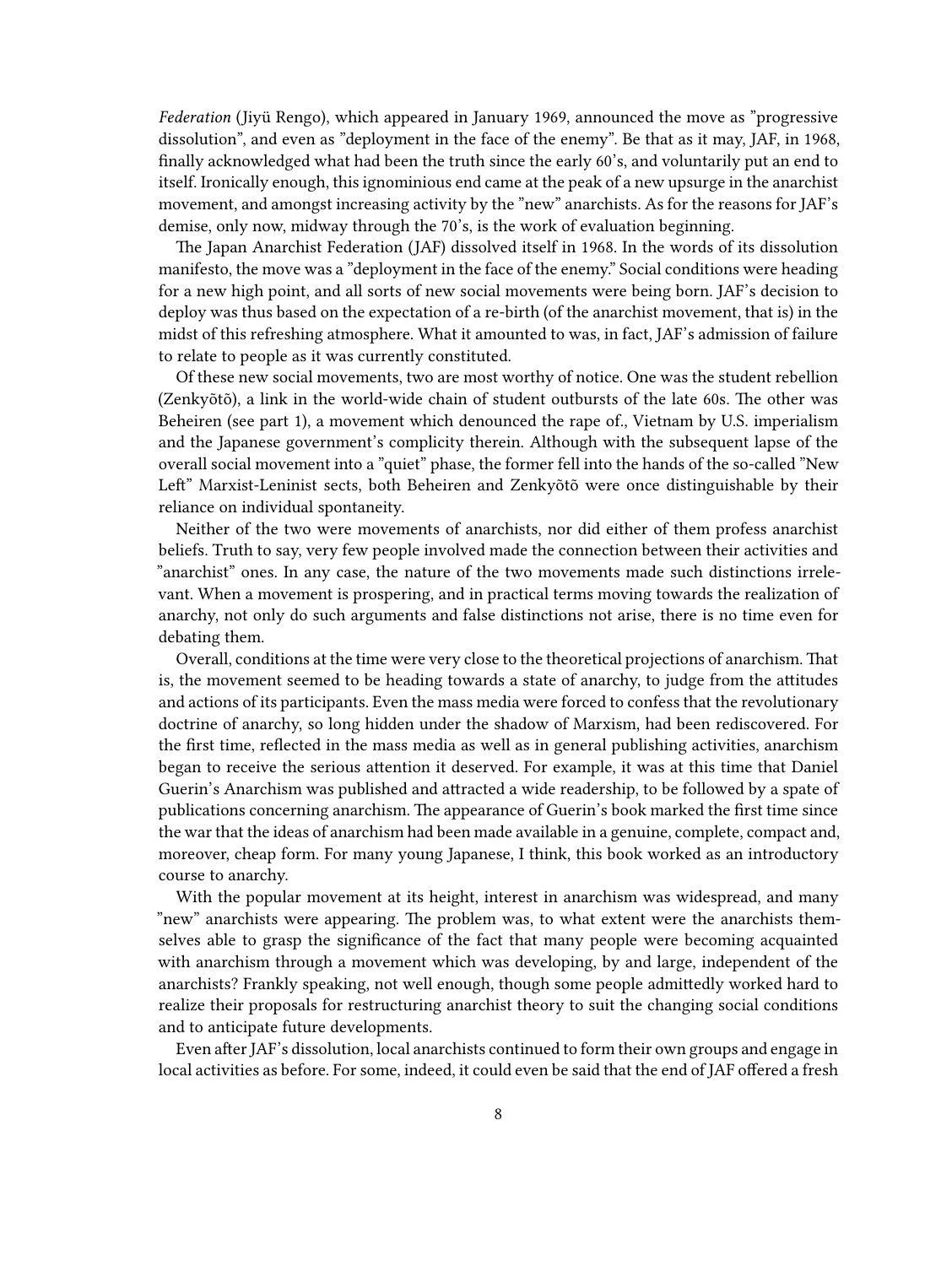opportunity for action. Apart from the anarchism study circles up and down the country, other groups which immediately spring to mind are the Mugi Sha (Barley Society - so named because the character used to transliterate the "ba" of "Bakunin" into Japanese means literally "barley") and the Libertaire group in Tokyo; the Rebel Association (Futei Sha), Osaka Anarchism Study Society and Kyoto Anarchism Study Society, both in Kansai; and the Liberty and the Pale Horse Society groups in northern Japan. There must surely have been many more than that which we don't know about. Most of them seem to have been small. The biggest was the Libertaire group in Tokyo, still active today, holding regular meetings and putting out a small magazine, Libertaire (in Japanese). However, one more group which formed at this time demands attention. This comprised the people who formed around the monthly Osaka publication *Jiyü Rengõ (Free Federation)*.

The Osaka *Jiyü Rengõ* published its first "preparatory issue" on March 10, 1969, and ceased publication 3 1/2 years later on October 15, 1972. Circulation grew from 1000 at the outset, through 1800. a year later, to 2500 when publication ceased. The regular readership also grew, from 800 after the first year to 1800 at the end. While many of the readers lived either in Tokyo or in the Kyoto-Osaka-Kobe areas, distribution was nationwide. In social terms, while a large proportion of the readership naturally comprised young people and students, in fact there was a very broad mix. Space does not allow a detailed examination of the part played by the Osaka *Jiyü Rengõ*. What follows are just the impressions left by its most outstanding features.

In the first place, it should be pointed out that the Osaka *Jiyü Rengõ* took its name from that of an earlier JAF broadsheet of the same name. However, as the *Osaka Jiren* (we use this abbreviation to distinguish it from the JAF paper, which was usually known as *Jiren*) stated time and time again, while it retained the name of the JAF paper, it was not the organ of any one group. Instead, it insisted, by paying for the paper through taking out subscriptions the readership was expressing and concretely proving its "sincere desire to create a free federation within the movement." Thus was a new kind of managerial form created. The idea which its title suggested, of an anarchist organ, was wrong.

"Through this paper we are aiming at a broad, anti-establishment, free-federated movement, including but not restricted to anarchists. This is because we believe that, above all else, the complete equality of every movement, joined together in a federation allowing complete freedom of action, is essential if the present antiestablishment struggle is to wage a successful fight.

"Jiren must at all times correspond to actual conditions. The idea of a 'free federation' with no relationship to current conditions is simply nonsense. This is why the backbone of Jiren is on-the-spot, subjective reports from actual participants in concrete struggles." (No. 13, 20/3/70)

In other words, what the *Osaka Jiren* was aiming at was to encourage awarenesss that the kind of organizational forms then being created within the Beheiren and Zenkyõtõ movements amounted to free federation forms. For this purpose, it would provide an open forum and a meeting place for people actually involved in these struggles. While anticipating that it would be confused with the old JAF Jiyu Rengo, the Osaka Jiren insisted that the name was simply the most appropriate to express the position of the Osaka group. So the question which cropped up over and over again during the 3 1/2 years of the paper's life was: What is a free federation?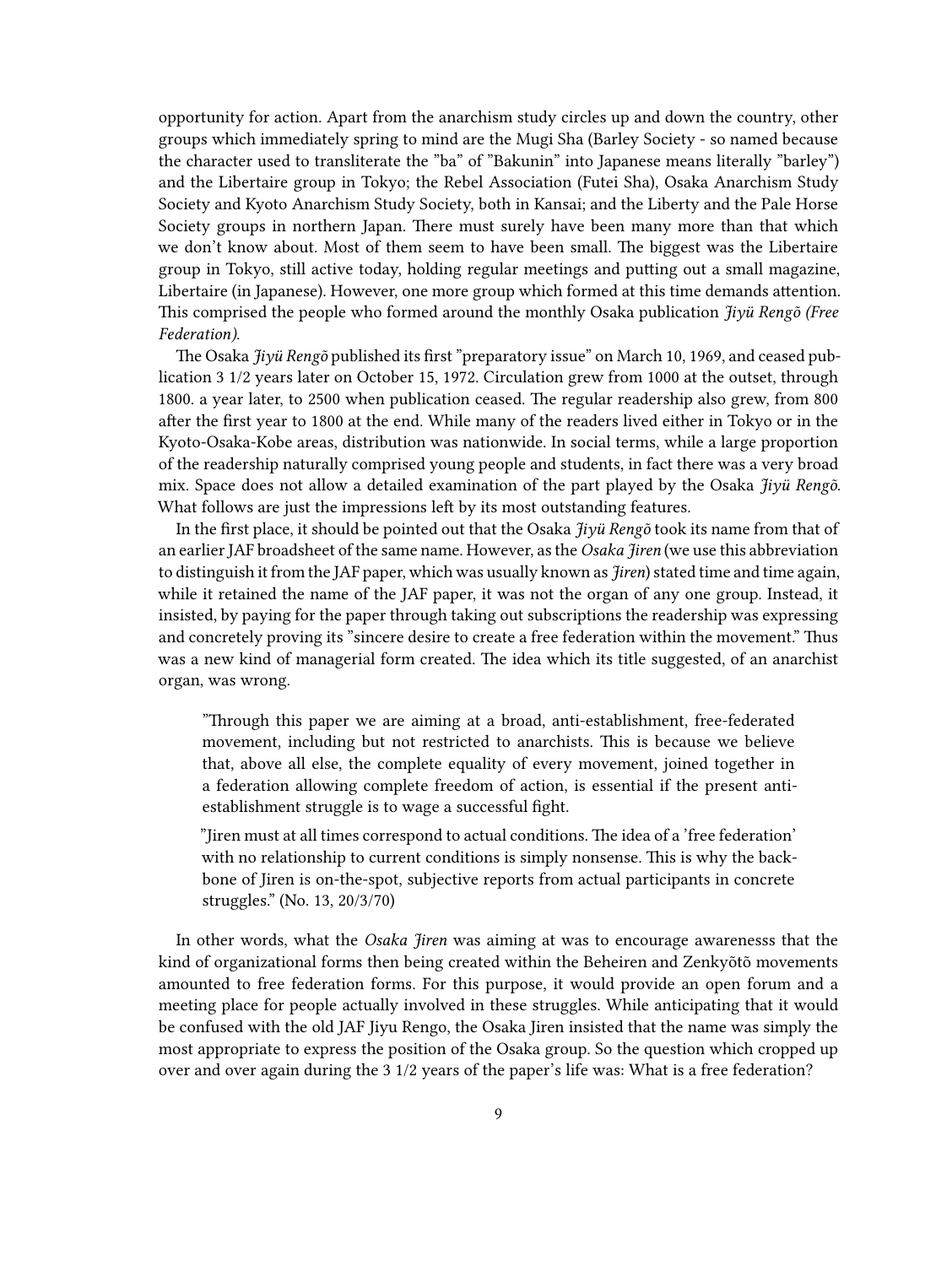As the above quote made clear, *Osaka Jiren* did not want to be labelled an anarchist paper produced by anarchists, and deliberately assumed a ppsture which rejected such a position. For outsiders this must have seemed a highly curious situation. The paper was rich in information about anarchism and news of anarchist groups - in fact it was the only national outlet for such material. For people trying to find out more about anarchism (as we said, great numbers of young people were then turning on to anarchism), and for the anarchists themselves, there was simply no other source covering the whole country. Hence the impression of an "anarchist monthly" which *Osaka Jiren* gave was quite inevitable.

Nevertheless, the paper rejected the strict anarchist standpoint, on the grounds that it sought to create a much broader-based, federated social movement. For the establishment of the "open forum" envisaged by *Osaka Jiren*, its members felt that to accept the label of "anarchists" would have been a hindrance.

That they were reasonably successful in this attempt can be seen from the figures for circulation and subscription. Very few other libertarian papers went beyond the groups which published them, and almost all circulated only in a limited area. For people without a strong interest in anarchism, they were extremely boring and suggested a closed shop. *Osaka Jiren*, on the other hand, was somewhat different. The "liberated" impression which it gave was largely due to its attempts to break away from the anarchist framework. Its subscribers, scattered all over the country, and including senior and middle-school students and many non-anarchists, were the measure of its success.